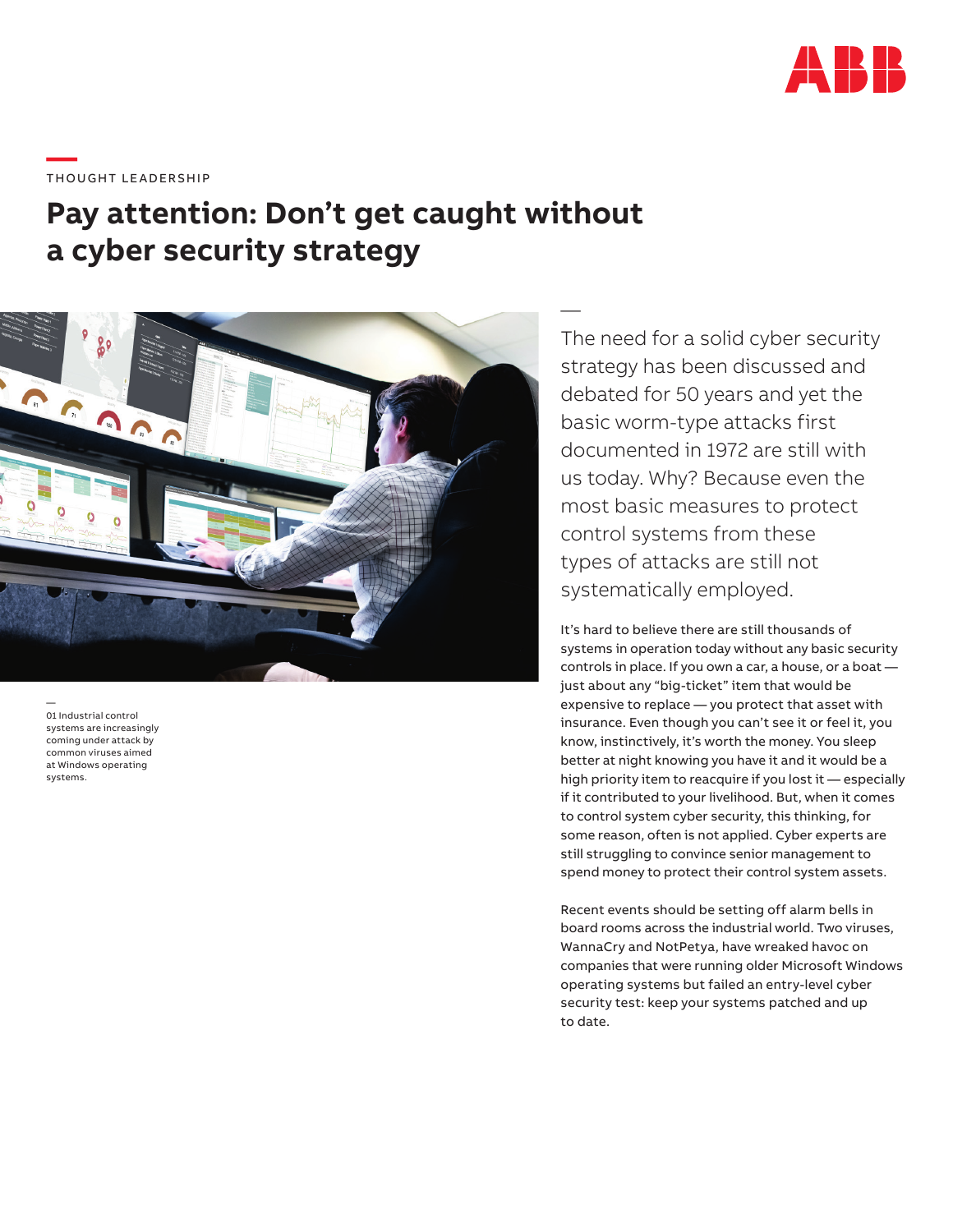— 02 Screenshot of the Petya ransomware, a cousin of NotPetya and WannaCry.

— 03 Attackers often look for a return on their investment in the form of a ransom, but not always. Some attackers simply seek to disrupt and destroy critical control systems.



Both of these viruses were destructive. WannaCry was standard ransomware, but NotPetya was a wiper bug masquerading as ransomware. Its purpose: cause maximum damage to the systems it infected. It forced thousands of large complex operations in many industries to halt production by scrambling data and offered no way out (such as paying for the decryption keys) to its victims.

### ATTACKER OBJECTIVES



Impacted companies have disclosed the financial impact of these attacks. It's not pretty:

- One of the world's largest container shipping companies, with substantial oil and gas assets as well, wiped as much as \$300 million off its books in the third quarter of 2017
- A skin-cream maker lost \$41.5 million in first-half sales
- A French building materials manufacturer said it lost about \$280 million in sales in 2017
- The worldwide pharmaceutical production of a major drug producer was disrupted to the tune of \$670 million in 2017
- A major international package delivery company announced a loss of \$400 million

That is a lot of money — over \$1 billion in total money that could have refreshed legacy systems, acquired new assets, invested in R&D, paid employee bonuses, delivered stockholder dividends, etc. Certainly some of it should have been spent hardening these organizations' systems against such events. So why wasn't it?

**Why companies don't invest in cyber security**

Part of the answer is pretty simple: it's hard to convince companies to spend money on something that has no measureable return on investment (ROI). Basically, it's hard to put a dollar value on an event that may not happen.

Of course, everyone knows cyber security is important and falls into the general category of risk management. But, as an event such as the massive oil spill in Alaska's Prince William Sound in 1989 proves, the cost of doing nothing is far greater than the cost of being proactive (super tankers are now made with double hulls to prevent a repeat of that ecological disaster).

It isn't that control system owners don't deploy cyber and security solutions; they do. They are aware of the problem and take actions to avoid risks. But many in the industrial world are still too focused on the big attack or hack — the nation state that blacks out an entire region or shuts down the water supply to a city — when the bigger and more likely risk is common malware that impacts a control system because it is running older, unprotected and unpatched operating systems.

This risk exists even if the system is "air-gapped" from the business's network. People often introduce data and software from removable media such as USB drives, exposing their systems to the potential for viruses along the way. As these air-gapped systems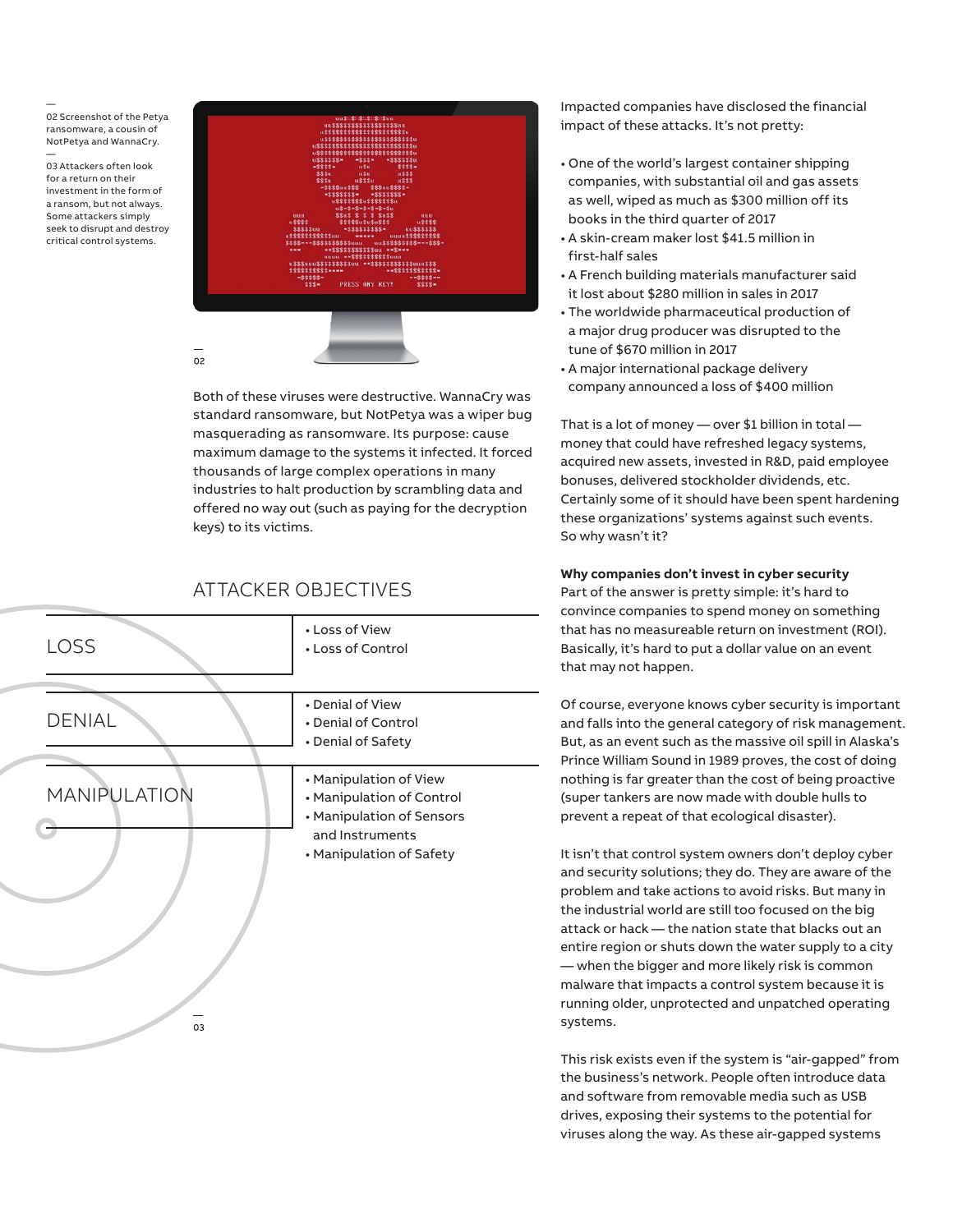— 04 Cyber-attacks today are not random. They are sophisticated, planned, and executed with intent. Stage 1 is preparation. It mimics a targeted and structured attack campaign. —

05 Stage 2 is execution. It shows the steps associated with a material attack that requires high confidence. become more interconnected to enable integration with business applications, they become increasingly exposed to the internet. As we've seen in the past with WannaCry and NotPetya, this is why it is far more likely common malware will cause the most damage in the long run.

This is because there is a fundamental disconnect in securing operational technology (OT) vs. information technology (IT). But, as OT becomes more exposed to the internet, it faces the same cyber security threats as any other networked system. This is because operators have adopted the same hardware, software, networking protocols and operating systems that run and connect everyday business technologies, such as servers, PCs and networking gear.

At the same time, many machines and legacy systems are so old and proprietary, no self-respecting cyber-criminal would ever write malware to attack them. Why? There just aren't enough of these systems around to make it profitable (typically the main motive of hackers everywhere today) or notorious (if they have more harmful motives).

That leaves control system operators in a tough position. If they try to deploy the same security measures as IT then a) they may not work or b) IT security measures, when effective, may actually shut down a running production process. This could be more harmful for the business than the cyber-attack.

The problem is that IT cyber security solutions tend to focus on locking down data when there is a threat. That makes sense if it's a credit card database, but it doesn't work so well if a firewall blocks programmable logic controllers (PLCs) from opening and closing valves in an oil refinery or pulp mill.

#### **Luck is not a strategy**

And then there is just human nature. Many operators simply rely on wishful thinking that goes something like this: "We haven't had an incident, therefore, we must be doing the right things." Well, not really. If you assume not having been attacked or hacked means you are doing enough, think again. You could just be lucky. Being lucky is great, but you should not rely on luck as a strategy. Talk to a professional gambler and they will tell you eventually luck runs out.

## STAGE 1

#### **CYBER INTRUSION PREPARATION AND EXECUTION**



### STAGE 2

#### **CONTROL SYSTEM (CS) ATTACK DEVELOPMENT AND EXECUTION**